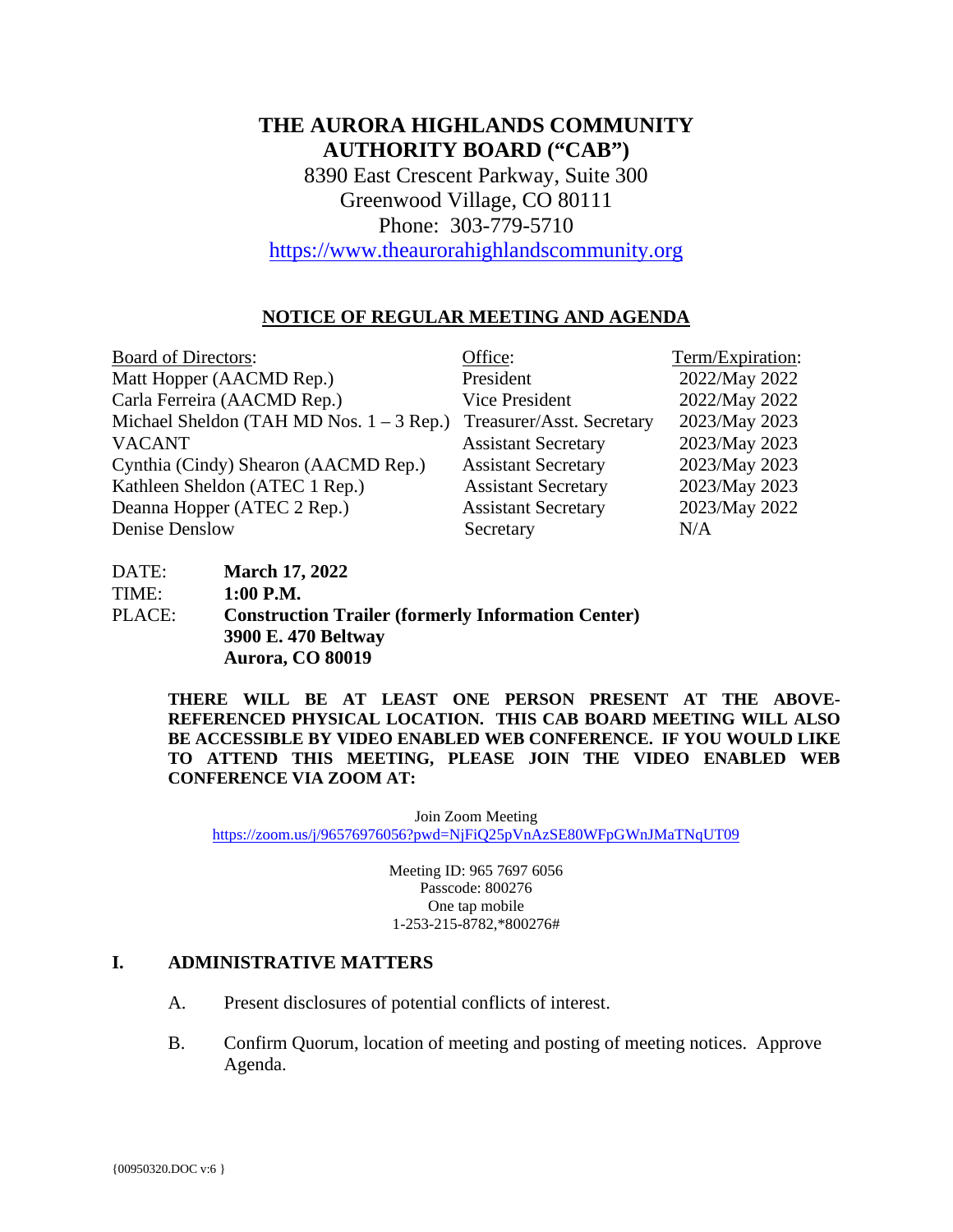C. Public Comment. Members of the public may express their views to the Board on matters that affect the CAB that are otherwise not on the agenda. Comments will be limited to three (3) minutes per person.

## **II. CONSENT AGENDA**

Consent Agenda – These items are considered to be routine and will be ratified by one motion. There will be no separate discussion of these items unless a board member so requests; in which event, the item will be removed from the Consent Agenda and considered in the Regular Agenda.

• Review and consider approval of February 17, 2022 special meeting minutes (enclosure).

## **III. FINANCIAL MATTERS**

- A. Review and consider approval of payment of claims for operating costs, in the amount of \$175,244.11 (numbers based upon information available at time of preparation of Agenda, final numbers to be presented by accountant at meeting) (enclosure).
- B. Review and accept cash position report dated January 31, 2022, updated as of March 14, 2022 (enclosure).
- C. Discuss and consider approval of acceptance of the CAB and Aerotropolis Area Coordinating Metropolitan District ("**AACMD**") Engineer's Report and Verification of Costs Associated with Public Improvements Draw No. 45 Engineer's Report and Verification of Costs No. 23 prepared by Schedio Group LLC (enclosure).
- D. Discuss and consider approval of acceptance of the CAB and AACMD Engineer's Report and Verification of Costs Associated with Public Improvements, In-Tract Improvements / In Tract Home Builder Expenses, Engineer's Report and Verification of Costs No. 5 prepared by Schedio Group LLC (enclosure).
- E. Discuss and consider approval of Project Funding Requisition No. 06, under the CAB's Special Tax Revenue Refunding and Improvement Bonds, Series 2021A (enclosure).
- F. Review and consider approval of Investment Advisor Service Agreement (The Aurora Highlands Community Authority Board) by and between the CAB and Zions Capital Advisors, Inc. (enclosure).
- G. FIRST READING (BUDGET MATTERS)
	- 1. Discuss need for amendment of the 2022 Budget (enclosure).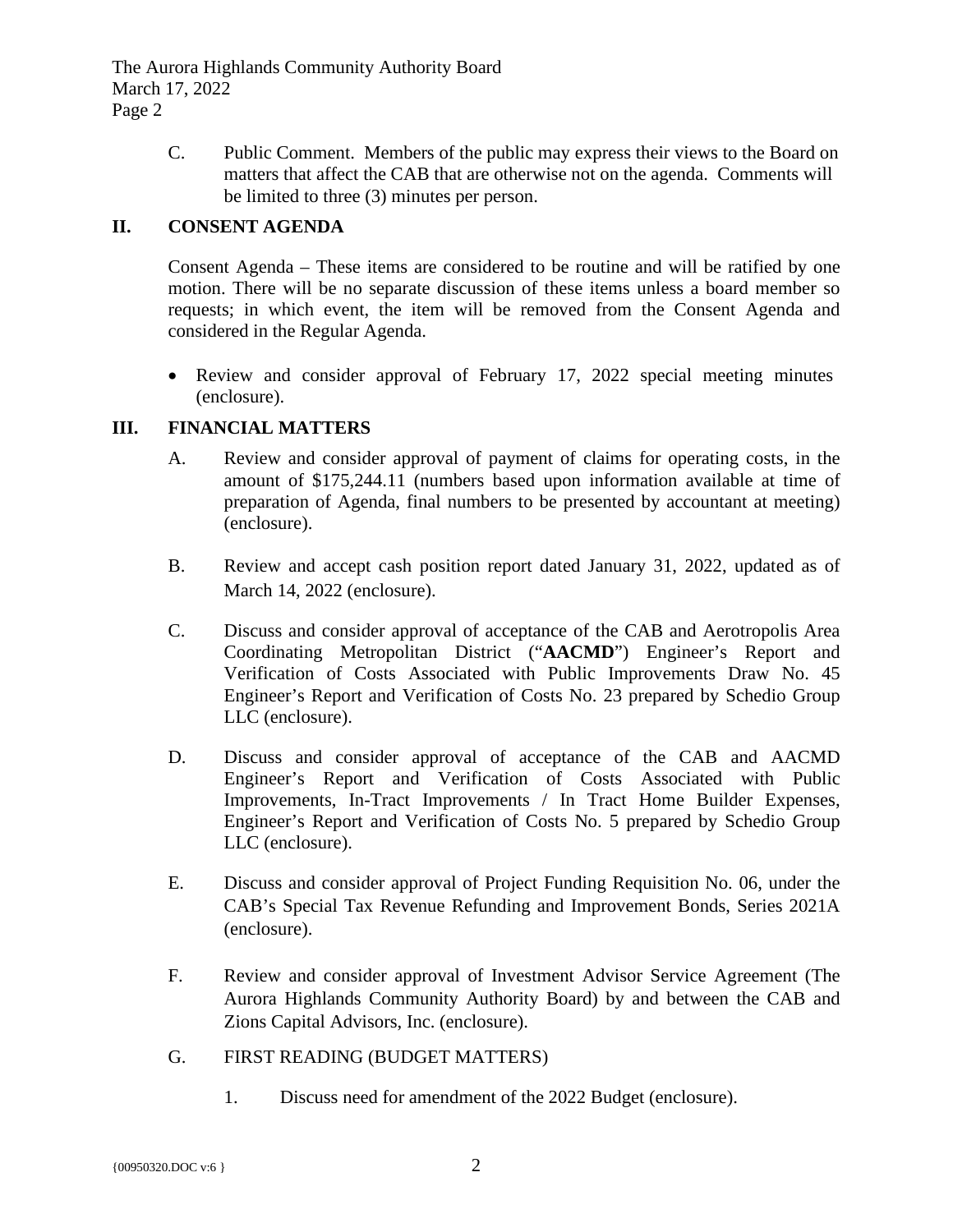The Aurora Highlands Community Authority Board March 17, 2022 Page 3

- 2. Consider approval, at this First Reading, of placement of consideration of approval of the proposed Amendment to the 2022 Budget on the Agenda for a Second Reading during the Public Hearing to be held on the proposed Amendment to the 2022 Budget on April 21, 2022 at 1:00 p.m. at the Construction Trailer, 3900 E. 470 Beltway, Aurora, CO 80019 and via Zoom.
- H. Review and consider adoption of Resolution of the Board of Directors of the CAB Regarding Continuing Disclosure Policies and Procedures (Special Tax Revenue Refunding and Improvement Bonds, Series 2021A) (enclosure).
- I. Discuss matters related to issuance of the CAB's proposed Special Tax Revenue Bonds, Series 2022, in the aggregate principal amount of up to \$200,000,000 ("2022 Bonds") (ATEC MD No. 1 / Commercial).
	- 1. 2022 Update to Long-Term Capital Improvement Plan.
	- 2. Discuss and consider approval of Engagement Letter by and between the CAB and Sherman & Howard L.L.C. for Special Counsel services (enclosure).
	- 3. Discuss Second Amended and Restated Inclusion Agreement (Aurora Tech Center Holdings, LLC / Aurora Tech Center Development, LLC / Property East of Powhaton) by and between AACMD, Aurora Tech Center Holdings, LLC and Aurora Tech Center Development, LLC.
	- 4. Discuss Second Amended and Restated Inclusion Agreement (GVR King Commercial, LLC / Property East of Powhaton) by and between AACMD, GVR King Commercial, LLC and Aurora Tech Center Development, LLC.
	- 5. Discuss Inclusion Agreement (Aurora Tech Center Holdings, LLC / Aurora Tech Center Development LLC / Property East of Powhaton) by and between ATEC Metropolitan District No. 1, Aurora Tech Center Holdings, LLC and Aurora Tech Center Development, LLC.
	- 6. FIRST READING (2022 BONDS)
		- a. Discuss Resolution which, if adopted on Second Reading at a subsequent Board meeting, would: authorize the issuance of the CAB's 2022 Bonds for the purpose of financing public improvements serving occupants, property owners and taxpayers within the CAB's Service Area and paying the costs of issuance thereof; approve the forms of the Indenture and other financing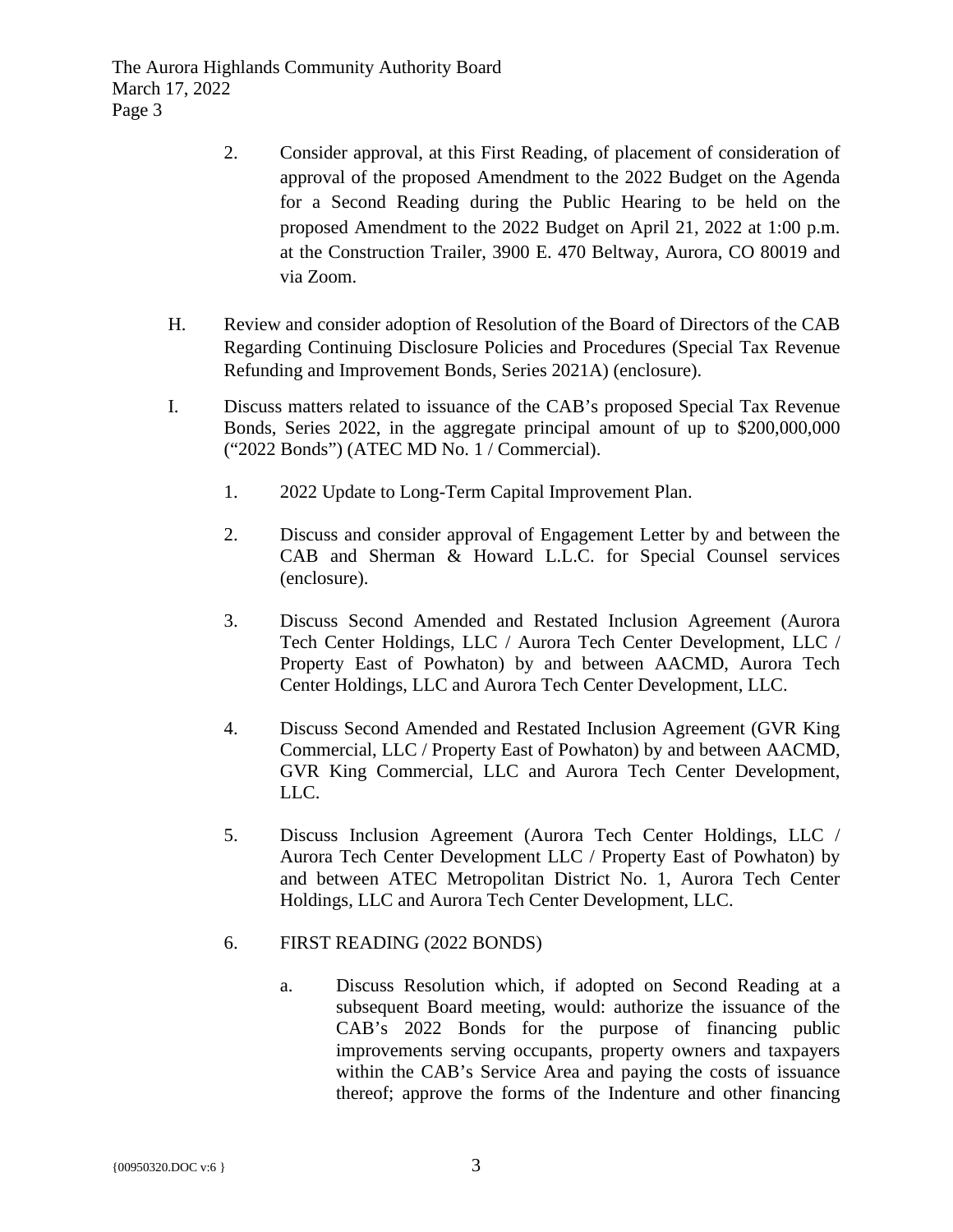The Aurora Highlands Community Authority Board March 17, 2022 Page 4

> documents; authorize the execution and delivery thereof and performance by the CAB thereunder; appoint a CAB Representative to act on behalf of the CAB under the Indenture; appoint an Authorized Delegate to make certain determinations relating to the 2022 Bonds as authorized under Section 11-57-205, C.R.S.; and authorize incidental action ("2022 Bond Resolution") (enclosure).

b. Consider approval, at this First Reading, of placement of consideration of adoption of the proposed 2022 Bond Resolution on the Agenda for a Second Reading during the Public Hearing to be held on the 2022 Bond Resolution on April 21, 2022 at 1:00 p.m. at the Construction Trailer, 3900 E. 470 Beltway, Aurora, CO 80019 and via Zoom.

## **IV. MANAGER MATTERS**

A. Manager's Report.

## **V. COVENANT ENFORCEMENT AND COMMUNITY ENGAGEMENT MATTERS**

- A. Update from Timberline District Consulting, LLC regarding:
	- 1. Website;
	- 2. Town Hall Meetings; and
	- 3. Design Guidelines / Rules and Regulations / Homeowner Handbook.

### **VI. LEGAL MATTERS**

- A. Discuss status of Service Plan Amendments.
- B. Discuss status of Waiver and Release of Reimbursement Rights among the CAB, Aurora Highlands, LLC and Homebuilders.
	- 1. Acknowledge Waiver and Release of Reimbursement Rights by and among the CAB, Aurora Highlands, LLC and Bridgewater development entity.
- C. Discuss the status of the PorterCare Operation Funding and Contribution Agreement by and between the CAB and PorterCare Adventist Health System.
	- 1. Rescind prior approval related to PorterCare Operation Funding and Contribution Agreement by and between the CAB and PorterCare Adventist Health System.